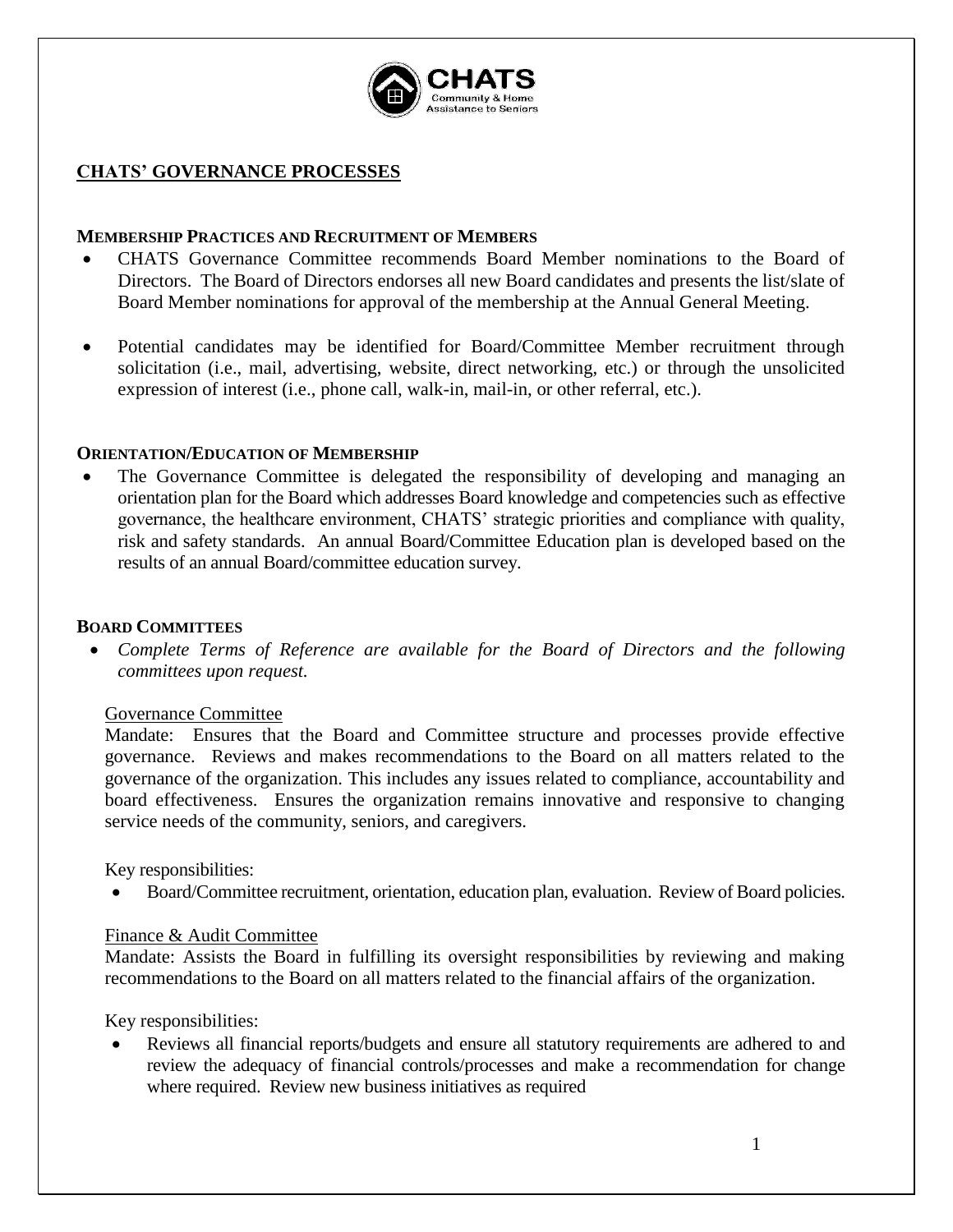

# Quality Committee

Mandate: Reviews and makes recommendations to the Board on all matters related to quality, safety and the excellence of care provided through CHATS. Reviews and provides recommendations to CHATS' Board of Directors with regard to achieving excellence with quality of care and client safety. The Committee ensures that effective processes are in place to review and monitor compliance with quality and safety standards. Promote a quality improvement philosophy and culture for CHATS

Fosters and supports an open and transparent culture of continuous learning, quality improvement, safety, innovation and excellence throughout CHATS.

Key responsibilities:

Reviews and provides recommendations to CHATS' Board of Directors with regard to achieving excellence with quality of care and client safety, funder compliance, and accountability. The Committee ensures that effective processes are in place to review and monitor standards and compliance.

# **BOARD CHAIR**

Mandate: Lead and manage the Board of Directors ensuring strategic leadership, corporate and community accountability for the achievement of CHATS' mission, vision and strategic priorities at a governance level.

Key Responsibilities:

Ensures that:

- The Board works effectively as a team.
- A Board Workplan is developed
- Meeting agendas are focused on Board responsibilities
- Meetings are efficiently managed, and decision-making is transparent
- Directors comply with Board policies and Corporate Bylaws

## **CHIEF EXECUTIVE OFFICER**

Mandate: To provide strategic leadership to achieve CHATS vision and strategic direction through the development of a strong community presence, internal culture, and effective resource management that delivers value to stakeholders. The deliverables for this position are contained in the [CEO Authority Limitations Policy/](../../../Common/Policies%20and%20Procedures/1%20-%20GOVERNANCE/Chief%20Executive%20Officer)[Strategic Plan](file://///hades/company/Management%20Team/Strategic%20Planning/Strategic%20Plan%202017-2020/Printed%20final%20CHATS-STRATEGY-2017-2020.pdf) and the Chief Executive Officer's development plan approved by the Board of Directors annually.

Key Responsibilities:

- Lead the development and implementation of organizational strategy and accountability.
- Build a strong team within the organization in support of [CHATS vision.](file://///hades/company/Common/Corporate%20Information/CHATS-MISSION-PLAQUE-17-03.pdf)
- Manage the organization's resources to deliver value to stakeholders.
- Advance the organization to a leadership role with community organizations serving seniors.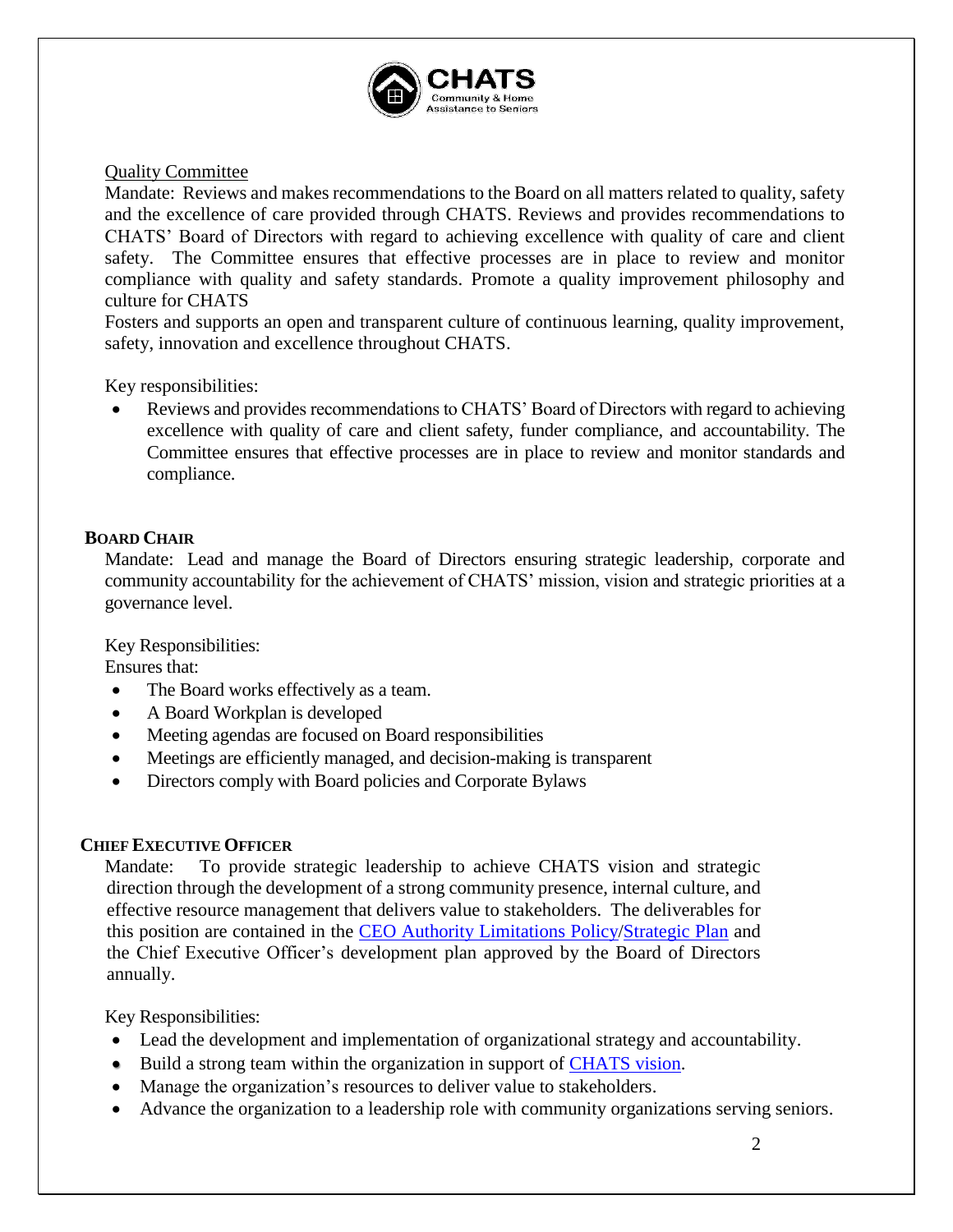

• Develop and manage the organization's fundraising capabilities to ensure revenue goals are achieved.

## **ETHICS FRAMEWORK**

- CHATS' Ethics Framework includes Ethics Policy 1-200 including the CHATS' Code of Ethics and principles for ethical decision making; development of an ethics policy; ethics training for Board/Committee members, staff, and volunteers; a Board Ad Hoc Ethics Committee; and access to a bio-ethicist.
- CHATS' ETHICS [Policy](../../../Common/Policies%20and%20Procedures/1%20-%20GOVERNANCE/Ethics%20Policy.docx) is available upon request.